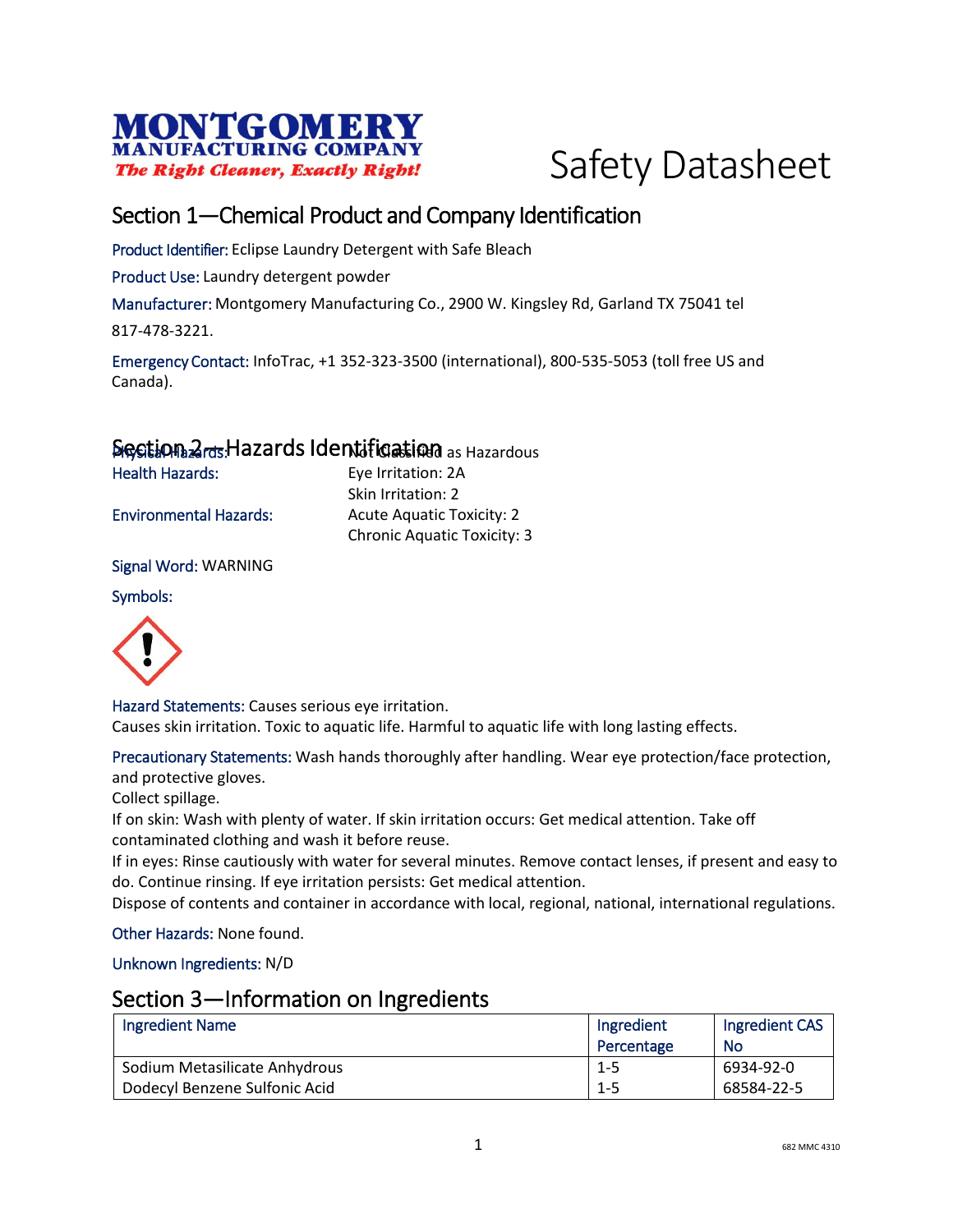|  | Whole<br>-<br>Product<br>$\sim$<br>יש<br>as a | 100 | - 1 -<br>N,<br>- |
|--|-----------------------------------------------|-----|------------------|
|--|-----------------------------------------------|-----|------------------|

#### Section 4—First Aid Measures

Skin contact: If on skin or hair: Wash with plenty of water. Take off contaminated clothing and wash it before reuse. If irritation occurs, get medical attention.

Eye contact: If in eyes: Rinse cautiously with water for several minutes. Remove contact lenses, if present and easy to do. Continue rinsing. If eye irritation persists: Get medical attention.

Ingestion: If swallowed: Rinse mouth. DO NOT induce vomiting. Call a doctor if you feel unwell.

Inhalation: If inhaled: Get fresh air, administer oxygen or artificial respiration if needed. Call a doctor if you feel unwell.

Most important symptoms/effects, acute and delayed: N/D

Indication of immediate medical attention/special treatment: N/D

### Section 5—Fire-Fighting Measures

Suitable extinguishing media: Use media suitable to surrounding fire.

Specific hazard arising from chemicals: None known

Special equipment and precautions: Fire fighters should wear appropriate protective equipment, including self-contained breathing apparatus and impervious clothing.

### Section 6—Accidental Release Measures

Personal precaution, protective equipment, emergency procedures: Avoid contact with skin and eyes. Do not ingest. Wear Personal Protective Equipment (refer to section 8).

Methods and material for containment and clean up: Avoid release to the environment. Absorb liquid with inert material. Sweep up and place in a container. Material may become slippery. Prevent further leakage or spillage if safe to do so. Avoid discharge into drains, water courses or onto the ground. Inform appropriate managerial or supervisory personnel of all environmental releases.

# Section 7—Handling and Storage

Precautions for safe handling: Wash thoroughly after handling, especially before eating, drinking, smoking or using restroom facilities. Wash goggles and gloves. Launder contaminated clothing. Do not swallow. Do not get in eyes.

Cautions for safe storage: Keep out of reach of children. Keep container closed when not in use.

Incompatibilities: Avoid contact with strong acids. Powder may discolor metal. DO NOT store in aluminum container.

## Section 8—Exposure controls/personal protection

#### Exposure Limits: N/D

Specific Engineering: Not established.

Individual protective equipment and measures: Respiratory Protection: NIOSH/MSHA approved respirator. Mechanical: Where dusts or mists are generated. Protective Gloves: Rubber or neoprene gloves. Eye protection: Chemical goggles. Other Protective Clothing: Standard work clothing. Wash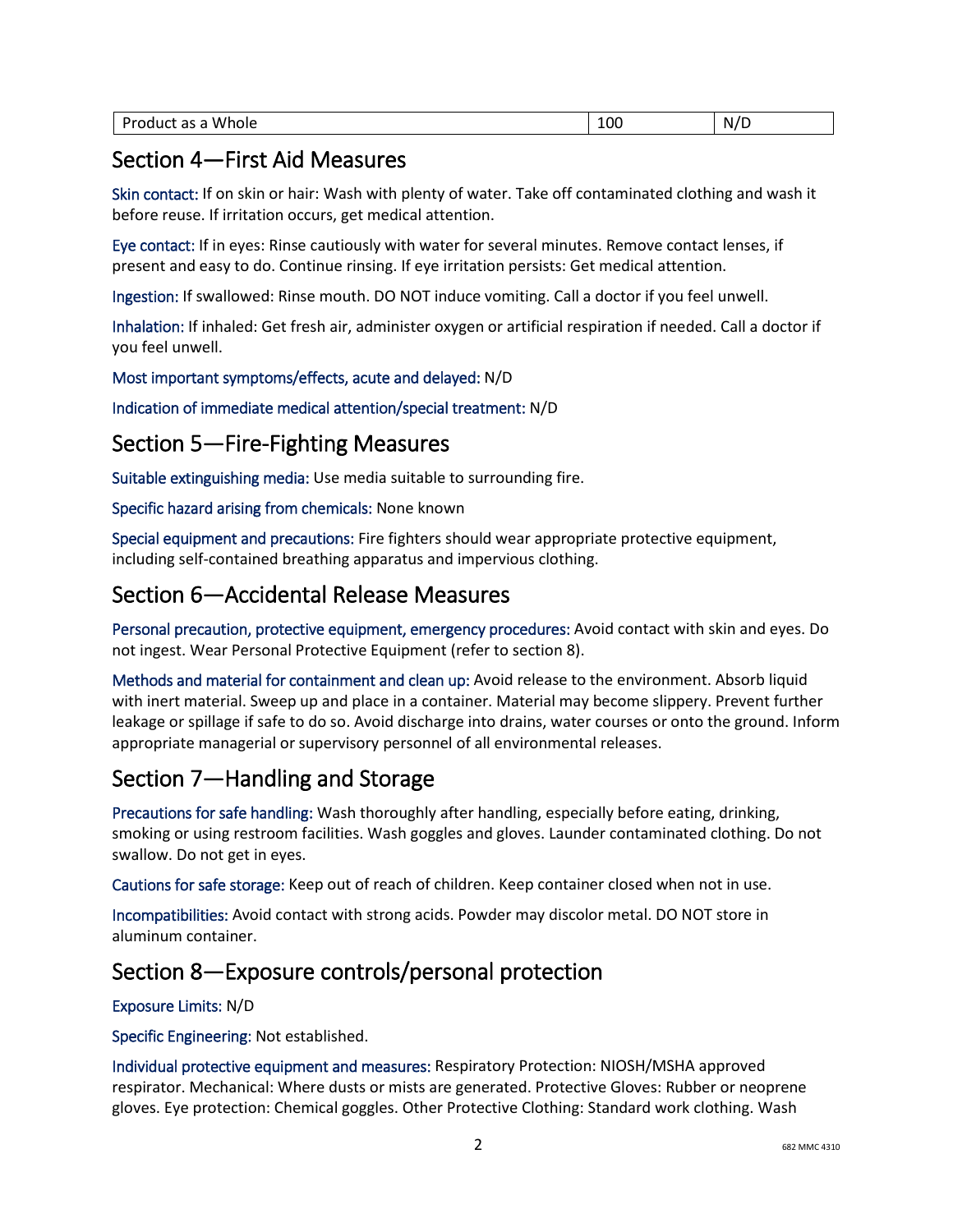articles before reuse.

### Section 9—Physical and Chemical Properties

| Physical State: Solid (powder)                    | Flammability (solid, gas): N/D    |
|---------------------------------------------------|-----------------------------------|
| Color: Blue or white                              | Vapor Pressure (mmHg): N/D        |
| Odor: Lemon scent                                 | Vapor Density (air= 1): N/D       |
| Odor Threshold: N/D                               | <b>Relative Density: N/D</b>      |
| pH: N/D                                           | Solubilities: In water: complete  |
| Melting point/freezing Point: N/D                 | <b>Partition Coefficient: N/D</b> |
| Initial Boiling Point and Boiling Range: N/D      | Auto-Ignition Temperature: N/D    |
| Flash Point: N/D                                  | Decomposition Temperature: N/D    |
| <b>Evaporation Rate: N/D</b>                      | Viscosity: N/D                    |
| Upper/Lower Flammability or Explosive limits: N/D |                                   |

#### Section 10—Stability and Reactivity:

| <b>Chemical Stability: Stable</b>                 | Condition to Avoid: DO NOT store in aluminum |
|---------------------------------------------------|----------------------------------------------|
|                                                   | container. Powder may discolor metal.        |
| Reactivity: No specific reactivity test data      | Possibility of Hazardous Reaction: Hazardous |
| available for this mixture.                       | Polymerization: N/D                          |
| Incompatible Materials: Avoid contact with strong | <b>Hazardous Decomposition Products:</b>     |
| acids.                                            | Carbon monoxide and carbon dioxide.          |

### Section 11—Toxicological information:

Information on the likely routes of exposure: Skin contact, eye contact, inhalation, ingestion.

| <b>Chemical Name</b>          | Oral LD50     | <b>Dermal LD50</b> | <b>Inhalation LD50</b> |
|-------------------------------|---------------|--------------------|------------------------|
| Sodium Metasilicate Anhydrous | $1,280$ mg/kg | N/D                | N/D                    |
| Dodecyl Benzene Sulfonic Acid | 650 mg/kg     | N/D                | N/D                    |
| Product as a Whole            | 2,774 mg/kg   | N/D                | N/D                    |

Important symptoms: Refer to Section 4—First Aid Measures.

Effects of Acute Exposure: None known

Effects of Chronic Exposure: None known

Carcinogenicity: IARC, ACGIH, NTP, OSHA: No component of this product present at levels greater than or equal to 0.1% is identified as probable, possible or confirmed human carcinogen by IARC, ACGIH, NTP, OSHA respectively.

Other Data: Medical Conditions Aggravated by Exposure: None known.

## Section 12—Ecological Information:

Ecotoxicity: Toxic to aquatic life. Harmful to aquatic life with long lasting effects.

Alcohol C<sub>12-16</sub>, Poly(<sub>1-6</sub>) Ethoxylate: Aquatic Acute: Crustacea LC50 Daphnia 1.8 - 12.1 mg/l, 48 hours. Fish LC50 Fish 73 - 96 mg/l, 96 hours.

Chronic: Fish LC50 Fish 0.9 - 2.4 mg/l, days.

| Persistence and degradability: N/D | Bioaccumulative Potential: N/D |
|------------------------------------|--------------------------------|
| Mobility in Soil: N/D              | Other Adverse Effects: N/D     |